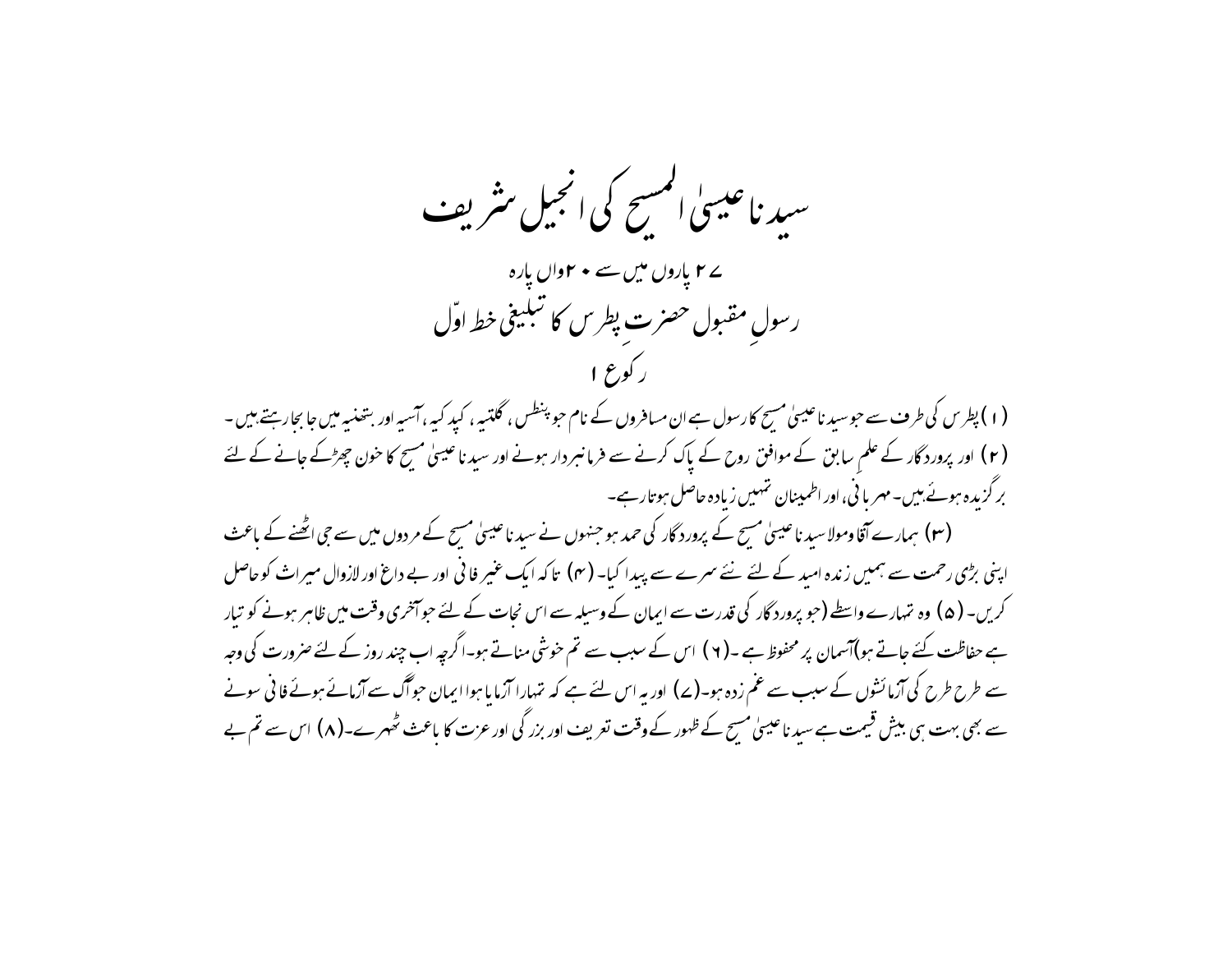دیکھے محبت کرتے ہواور اگرچہ اس وقت اس کو نہیں دیکھتے تو بھی اس پر ایمان لا کر ایسی خوشی مناتے ہوجو بیان سے پاہر اور بزر کی سے بھری ہے۔ ( ۹ ) اوراپنے ایمان کامقصد یعنی روحوں کی نجات حاصل کرتے ہو۔( • ۱ ) اسی نجات کی بابت ان انبیاء کرام نے بڑی تلاش اور تحقیق کی جنہوں نے اس مہر یا ٹی کے بارے میں حو تم پر ہونے کو تھی نبوت کی۔ (۱۱)انہوں نے اس بات کی تحقیق کی کہ سید نا عیسیٰ مسح کاروح حبوان میں تھا اور پیشنتر سے سید نامسح کے دکھوں کی اور ان کے بعد کی بزر گی کی شہادت دیتے تھے وہ کون سے اور کیہے وقت کی طرف اشارہ کرتے تھے۔(۱۲) ان پر یہ ظاہر کیا گیا کہ وہ نہ اپنی بلکہ تہاری خدمت کے لئے یہ پاتیں کہا کرتے تھے حن کی خبر اب تم کوان کی معرفت ملی جنہوں نے روح پاک کے وسیلہ سے حواسمان پر سے نازل کیا گیا تم کو خوشخبری دی اور فرشتے بھی ان یا توں پر عور سے نظر کرنے کے مشتاق بیں۔

(۱۳) اس واسطے اپنی عقل کی تھر یا ندھ کراور ہوشیار ہو کراس مہر یا فی کی کامل امید رکھو حبوسید ناعیسیٰ مسح کے ظہور کے وقت تم پر ہونے والی ہے۔(۱۴) اور فرمانسر دار فرزند ہو کر اپنی حہالت کے زمانے کی پرانی خواہشوں کے تابع نہ بنو۔ (۵۱) بلکہ جس طرح تمہارا بلانے والا پاک ہے اسی طرح تم بھی اپنے سارے چال چلن میں پاک بنو۔(۱۲) کیونکہ لکھاہے کہ پاک ہو۔اس لئے کہ میں پاک ہوں۔(۲۷)اور جب کہ تم ماپ(یعنی پرورد گار )<sub>گ</sub>ہہ کراس سے دعا کرتے ہو حبوسرایک کے کام کے موافق بغیر طرف داری کے انصاف کرتے ہیں تواپنی میافرت کا زمانہ خوف کے ساتھ گذارو۔(۱۸) کیونکہ تم جانتے ہو کہ تہارا نکما چال چلن حویاپ داداسے چلاآتا تھا اس سے تہاری ربائی فافی چیزوں یعنی سونے چاندی کے ذریعہ سے نہیں ہوئی۔( ۱۹ ) بلکہ ایک بے عیب اور بے داغ بُرے یعنی سید نامسح کے بیش قیمت سے خون سے۔( • ٢) ان کاعلم تو بنائ عالم سے پیشتر تھامگر ظہور اخیبر زمانہ میں تہاری خاطر ہوا۔( ٢ ٢ ) کہ ان کےوسیلہ سے پرورد گار پرایمان لائے ہو جنہوں نے ان کو مر دوں میں سے زندہ کیا اور بزر کی عطافرمائی تاکہ تہارا ایمان اور اسید پرورد گار پر ہو۔(۲۲) جونکہ تم نے حق کی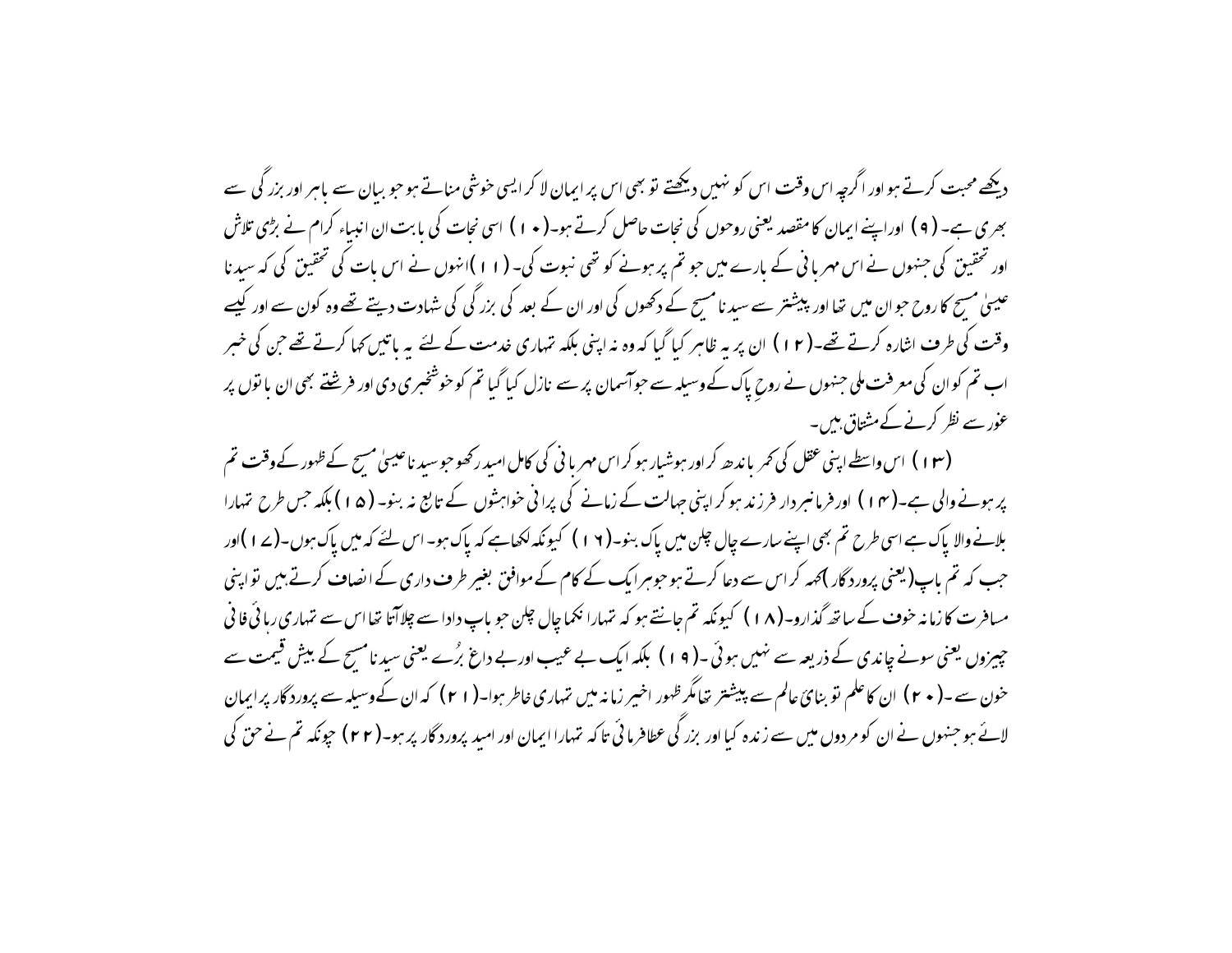## تابع داری سے اپنے دلوں کو پاک کباہے جس سے ہعائیوں کی بے رہا محبت پیدا ہوئی اس لئے دل وجان سے آپس میں محبت کرو۔(۲۳) کیونکہ تم فائی تخم سے نہیں بلکہ عنیر فائی سے پرورد گار کے کلام کے وسیلہ سے حوز ندہ اور قائم ہے نئے سرے سے پیدا ہوئے ہو۔( ۲۴ ) چنانچہ ہر بسٹر گھاس کی مانند ہے اوراس کی ساری شان وشو کت گھاس کے پھول کی مانند۔ گھاس نوسو کھ جاتی ہے اور پھول گرجاتاہے۔ ( ۲۵ ) کیکن پرورد گار کا کلام اید تک قائم رہے گا۔

یہ وہی خوشخبری کا کلام ہے جو تہہیں سنا یا گیا تھا۔

(۱) پس ہر طرح کی بدخواہی اور سارے فریب اور منافقت اور حسد اور ہر طرح کی بد گوئی کو دوُر کرکے۔(۲) نوازدبجوں کی مانند خالص روحا فی دودھ کے مشتاق رہو تا کہ اس کے ذریعہ سے نحات حاصل کرنے کے لئے بڑھتے جاؤ۔(۳)اگر تم نے پرورد گار کے مہر بان ہونے کا مزہ چکھا ہے (۴)اُس کے یعنی آدمیوں کے رد کئے ہوئے پر پرورد گار کے چنے ہوئے اور قیمتی زندہ پتھر کے پاس آکر ۔(۵) تم بھی زندہ پتھروں کی طرح روحانی ٹھربنتے جاتے ہو تاکہ امامو کا پاک حماعت بن کر ایسی روحانی قربانیاں پیش کرو حوسید ناعیسیٰ مسج کے وسیلہ سے پرورد گار کے نزدیک مقبول ہو تی بیں۔( ۲ ) چنانچہ کلام الہیٰ میں مرقوم ہے کہ

ر کوع ۲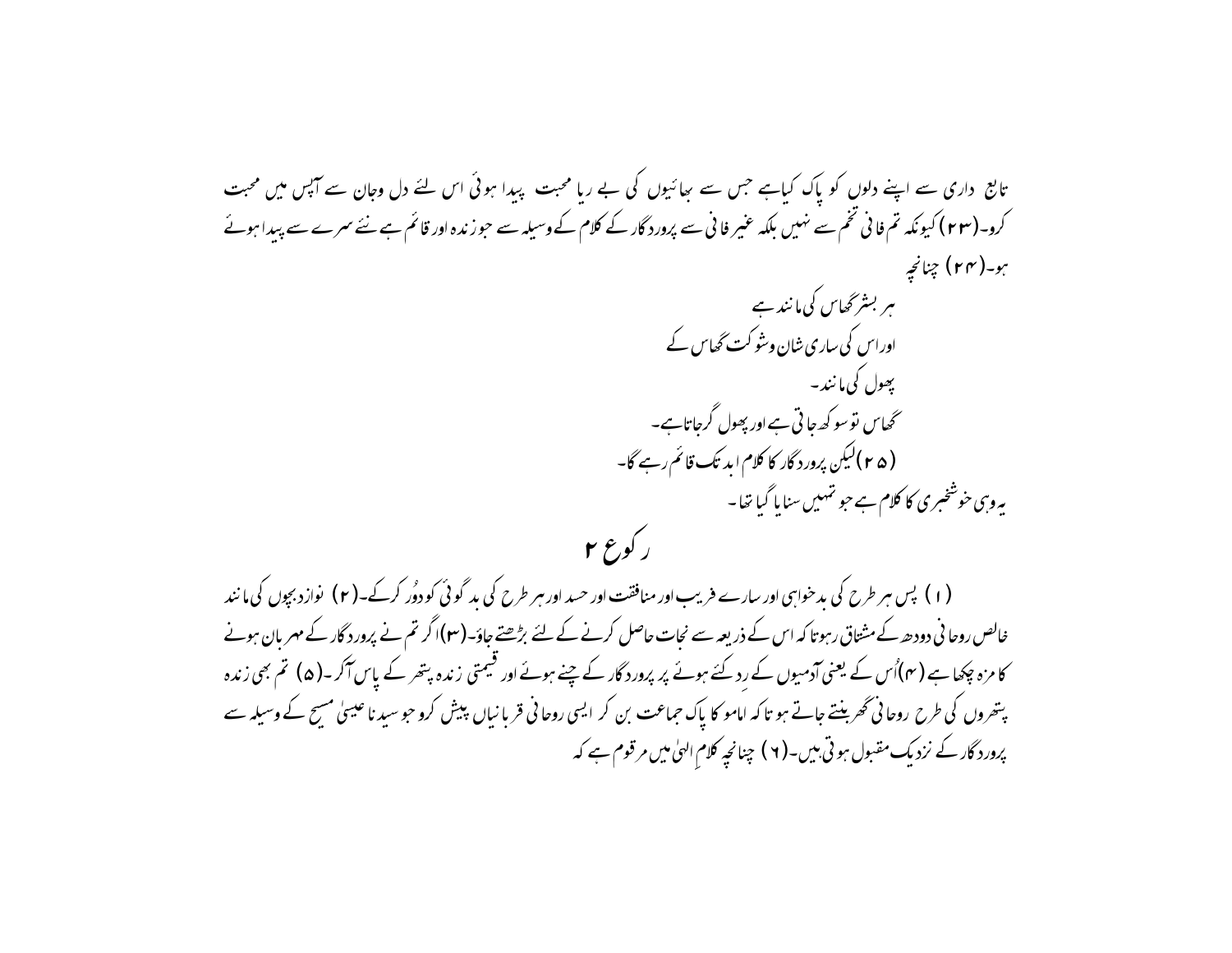دیکھومیں صبیون میں کونے کے سمرے کا جناموااور قیمتی یتھر رکھتاموں حواس پرایمان لائے گاہر گزنٹرمندہ نہ ہوگا (ے) پس تم ایمان لانےوالوں کے لئے تووہ قیمتی ہےمگرایمان نہ لانےوالوں کے لئے جس پتھر کومعماروں نےرد کیا وہی کونے کے سمرے کا پتھر ہوگیا  $\lambda$ اور) ۔<br>سمیس لگنے کا پتھر اور سُحو کر کھانے کی جٹان کیونکہ وہ نا فرمان ہو کر کلام سے ٹھوکر کھاتے ہیں اور اسی کے لئے مقرر بھی ہوئے تھے۔( ۹ ) لیکن تم ایک برگزیدہ نسل، شاہی امامو کی حماعت ، مقدُس قوم اور ایسی امت ہو حو پرورد گار کی خاص مکیت ہے تا کہ ان کی خوبیاں ظاہر کروجنہوں نے نہیں تاریکی سے اپنی عجیب روشنی میں بلایا ہے۔ ( • ۱ ) پہلے تم کوئی امت نہ تھےمگراب پرورد گار کی امت ہو۔ تم پررحمت نہ ہوئی تھی مگراب تم پررحمت ہوئی۔ (۱۱) اسے پیارومیں تہاری منت کرتا ہوں کہ تم اپنےآپ کو پردیسی اورمیافر جان کر ان حسمانی خواہشوں سے پرہیز کروجو روح پاک سے لڑا ئی رکھتی ہیں۔(۱۲) اور مشر کین میں اپنا چال جلن نبک رکھو تاکہ حن یا نوں میں وہ تہمیں بد کارجان کر تہاری بد گوئی کرتے ہیں تہارے نیک کاموں کو دیکھ کرانہی کے سبب سے ملاحظہ کے دن پرورد گار کی تمجید کریں۔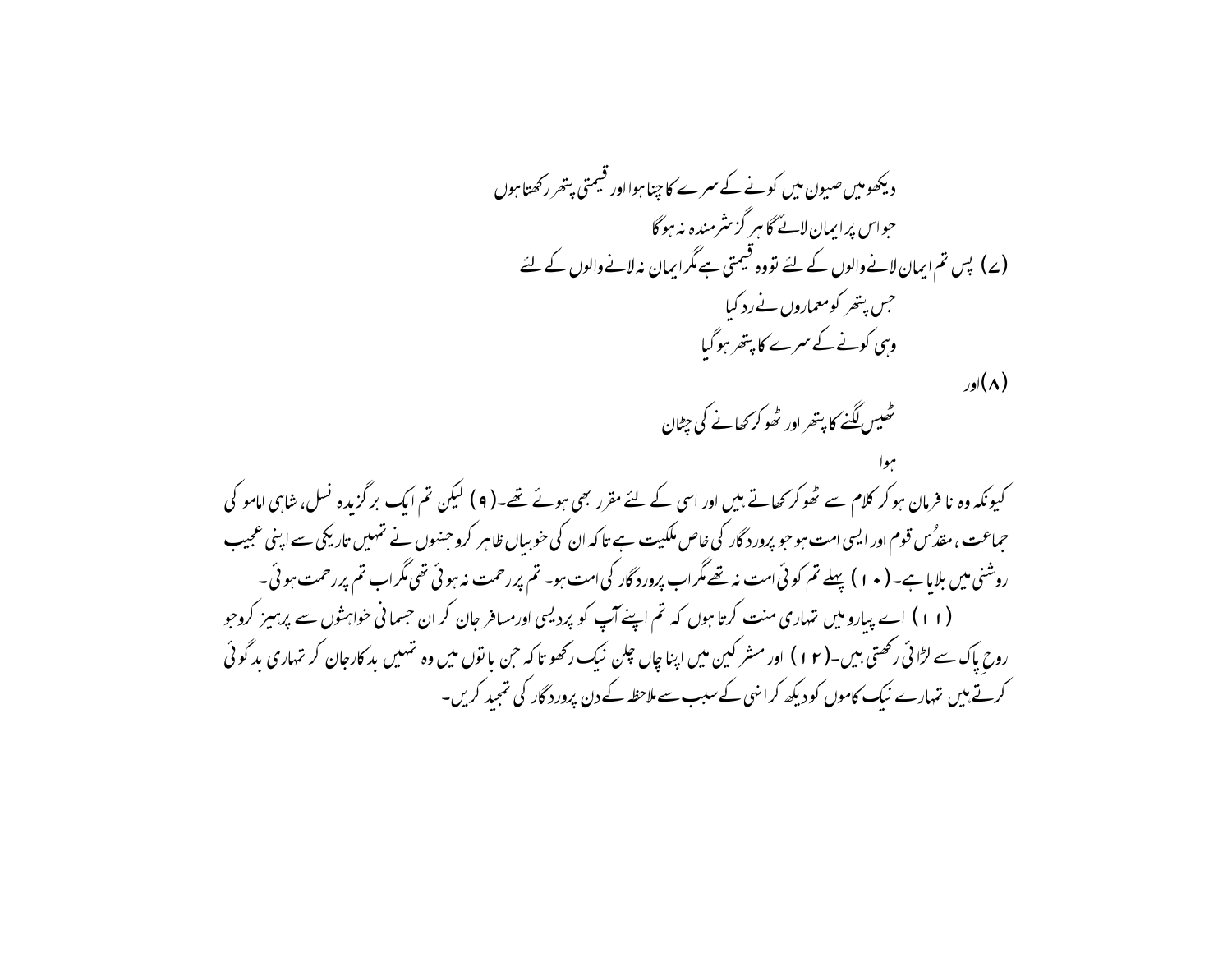(۱۳) پرورد گار کی خاطر انسان کے ہرایک انتظام کے تابع رہو۔ بادشاہ کے اس لئے کہ وہ سب سے بزرگ ہے۔(۱۴) اورحائموں کے اس لئے کہ وہ ید کاروں کی سمزااور پر ہیپز گاروں اور متقیوں کی تعریف کے لئے اس کے ان کے بھیجے ہوئے بیں۔(ھ ۱ ) کیونکہ پرورد گار کی بہ مرصٰی ہے کہ تم نیکی کرکے نادان آدمیوں کی حہالت کی با توں کو بند کردو۔(١٧) اوراپنے آپ کو آزاد جا نومگر اس آزادى کو بدى كا پردہ نہ بناؤ بلکہ اپنےآپ کو پرورد گار کے بندےجا نو۔(ے ا )سب کی عزت کرو، برداری سے محبت کرو، پرورد گار سے ڈرو، مادشاہ کی عزت

سید ناعیسیٰ مسح کے دکھوں کا نمونہ

(۱۸) اسے نوکرو !بڑے خوف سے اپنے مالکوں کے تابع رہو۔ نہ صرف نیکوں اور حکیموں ہی کے بلکہ بدمزاحوں کے بھی۔ (۱۹) کیونکہ کہ اگر کوئی پروردگار کے خیال سے بے انصافی کے باعث دکھ اٹھا کر نکلیفوں کی برداشت کرے تو بہ پسندیدہ ہے۔( • ۲)اس لئے کہ اگر تم نے گناہ کرکے مکے <sub>کھا</sub>ئیں صبر کیا تو کون سا فخر ہے؟ <sub>با</sub>ں اگر نیکی کرکے دکھ یاتے اور صبر کرتے ہو تو ہہ پرورد گار کے نزدیک پسندیدہ ہے ۔ ( ۲۱ ) اور تم اسی کے لئے بلائے گئے ہو کیونکہ سید ناعیسیٰ مسح بھی تہارے واسطے د کھ اٹھا کر تہییں ایک نمونہ دیں گئے ہیں تاکہ ان کے نقش قدم پرچلو۔(۲۲) نہ انہوں نے گناہ کیا اورنہ ان کے منہ مبارک سے کوئی مکر کی بات ئکلی۔(۲۳) نہ وہ گالیاں کھاکر گالی دیتے تھے اور نہ د کھ پاکر کسی کو دھمکاتے تھے بلکہ اپنےآپ کو سچےالصاف کرنے والے کے سپرد کرتے تھے۔(۲۴) وہ آپ ہمارے گناہوں کواپنے بدن پر لئے ہوئےصلیب قربان ہوگئے تاکہ ہم گناہوں کےاعتبار سے مرکر نیکی کےاعتبار سے جئیں اورانہیں کے مارکھانے سے تم نے شفا یا ئی۔ ( ۴ a ) کیونکہ پہلے تم ہیپڑوں کی طرح بھٹکتے پھر تے تھے مگر اب اپنی روحوں کے گلہ بان اور نگهان کے پاس پھر آگئے ہو۔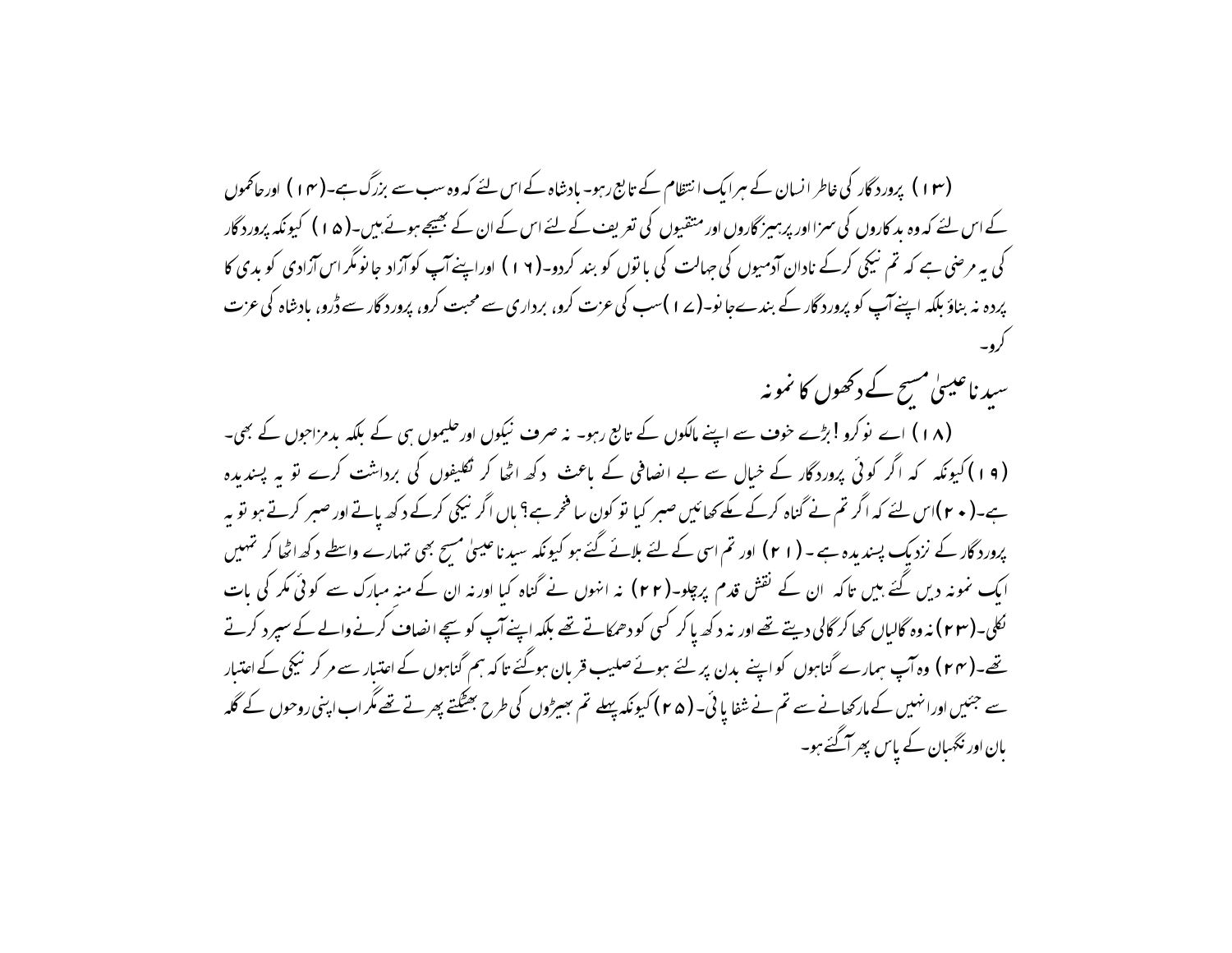ر کوع س بیوی اور شوہر (۱)اے بیویو! تم بھی اپنے اپنے شوہر کے تابع رہو۔ (۲) اس لئے کہ اگر بعض ان میں سے کلام کو نہ مانتے ہوں تو بھی تمہارے یا کمیزہ جال چلن اور خوف کودیکھ کر بغیر کلام کے اپنی اپنی بیوی کے جال چلن سے پرورد گار کی طرف ٹھینیج جائیں۔(۳) اور تہارا سڈگار ظاہری نہ ہو یعنی سر گوندھنا اور سونے کے زیور اورطرح طرح کے کپڑے پہننا۔ (۴) بلکہ تہاری پاطنی اور پوشیدہ انسانیت حلم اور مزاج کی عربت کی عنیر فانی آرائش سے آراستہ رہے کیونکہ پرورد گار کے نزدیک اس کی بڑی قدر ہے۔( ۵ ) اوراگلے زمانہ میں بھی پرورد گار پرامید رکھنے والی پارساعور تیں اپنے آپ کواسی طرح سنوار تی اوراپنے اپنے شوہر کے تابع رہتی تھیں۔( ۲ )چنانچہ بی بی سارہ حصرت ابراہیم کے صکم میں رہتی اورا نہیں مولاحمتی تھیں۔ تم بھی اگر نیکی کرواور کسی ڈراوے سے نہ ڈرو توان کی بیٹیاں ہوئیں۔ (ے)اے سوسرو! تم بھی بیویوں کے ساتھ عقل مندی سے بسر کرو اور عورت کو نازک ظرف جان اس کی عزت کرو اور یوں سمجھو کہ ہم دو نوں زند گی کی نعمت کے وارث بیں تا کہ تہاری دعائیں رک نہ جائیں۔ حق پرعمل کی خاطر د کھہ اٹھانا (۸) عرض سب کے سب یک دل اور ہمدرد رہو۔ برادرانہ محبت کرو، نرم دل اور عاجز بنو۔ (۹) بدی کے عوص بدی نہ کرو اور گالی کے بدلے گالی نہ دو بلکہ اس کے برعکس بر کت چاہو کیونکہ تم بر کت کے وارث ہونے کے لئے بلائے گئے ہو۔( • ۱ )چنانچہ حو کوئی زند گی سے خوش ہونا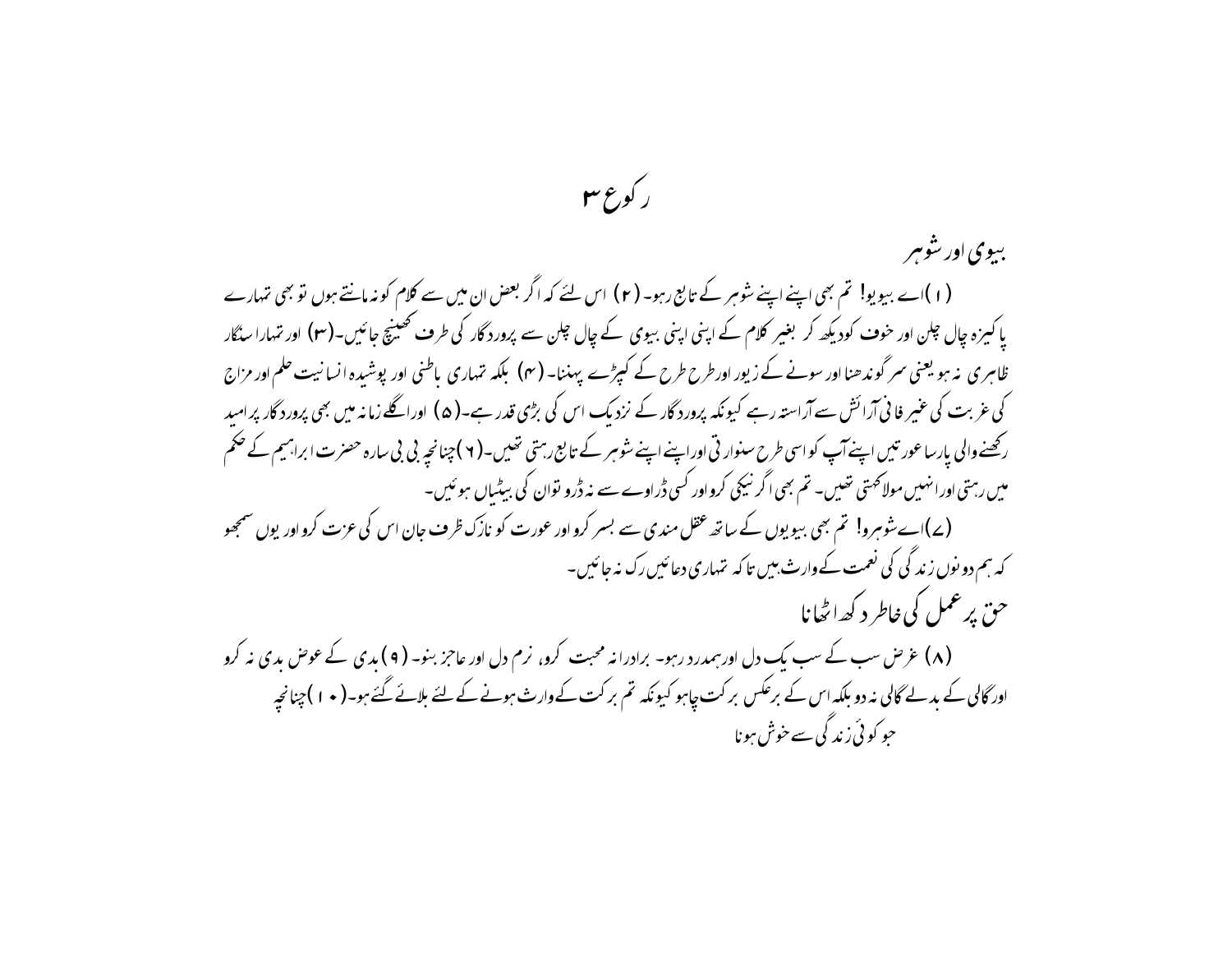اور اچھے دن دیکھناچاہے وہ زبان کو بدی سے اور ہونٹوں کومکر کی بات کھنے سے باز رکھے (۱۱) بدی سے کنارہ کرواور نیکی کو عمل میں لاؤ۔ صلح کے طالب ہواوراس کی کوشش میں رہو۔ (۱۲) کیونکہ پرورد گار کی نظر دیانتداروں کی طرف ہے اور ان کے کان ان کی دعا پر لگے بیں گگر بد کار پرورد گار کی نگاہ میں بین ۔ (۱۳) اگر تم نیکی کرنے میں سر گرم ہو تو تم سے بدی کرنےوالا کون ہے؟(۱۴) اور اگر سچائی کی خاطر دکھ سہو بھی تو تم قابلِ ستائش ہو۔ نہ ان کے ڈرانے سے ڈرواور نہ ٹھسراؤ۔( ۵ ا ) بلکہ سید ناعیسیٰ مسح کومولاجان کر اپنے دلوں میں مٹھُد س سمجھواور حبو کوئی تم سے نتہاری امید کی وجہ دریافت کرے اس کو حواب دینے کے لئے مبر وقت مستعد رہومگر حلم اور حوف کے ساتھ -(١٧ )اور نیت بھی رکھو تا کہ حن با نوں میں تہاری ید گوئی ہوتی ہے ان ہی میں وہ لوگ سثرمندہ ہوں حو تہارے مسیحی نیک چال چلن پر لعن طعن کرتے ہیں۔(ے ا ) کيونكه اگر پرورد گار کی یہی مرحنی ہے کہ تم نیکی کرنے کے سبب سے د کھ اٹھاؤ تو یہ بدی کرنے کے سبب سے د کھ اٹھانے سے بہتر ہے۔(۱۸) اس یئے کہ سید ناعیسیٰ مسیح نے بھی یعنی متقی پرہمیز گار نے منافقین کے لئے گناہوں کے ماعث ایک بار دکھ اٹھا ما تا کہ ہم کو پرورد گار کے پاس پہنچائیں۔ وہ جسم کے اعتبار سے نو قربان ہوئے لیکن روح کے اعتبار سے زندہ کئے گئے ۔( ۱۹) اسی میں انہوں نے جا کر ان قبیدی روحوں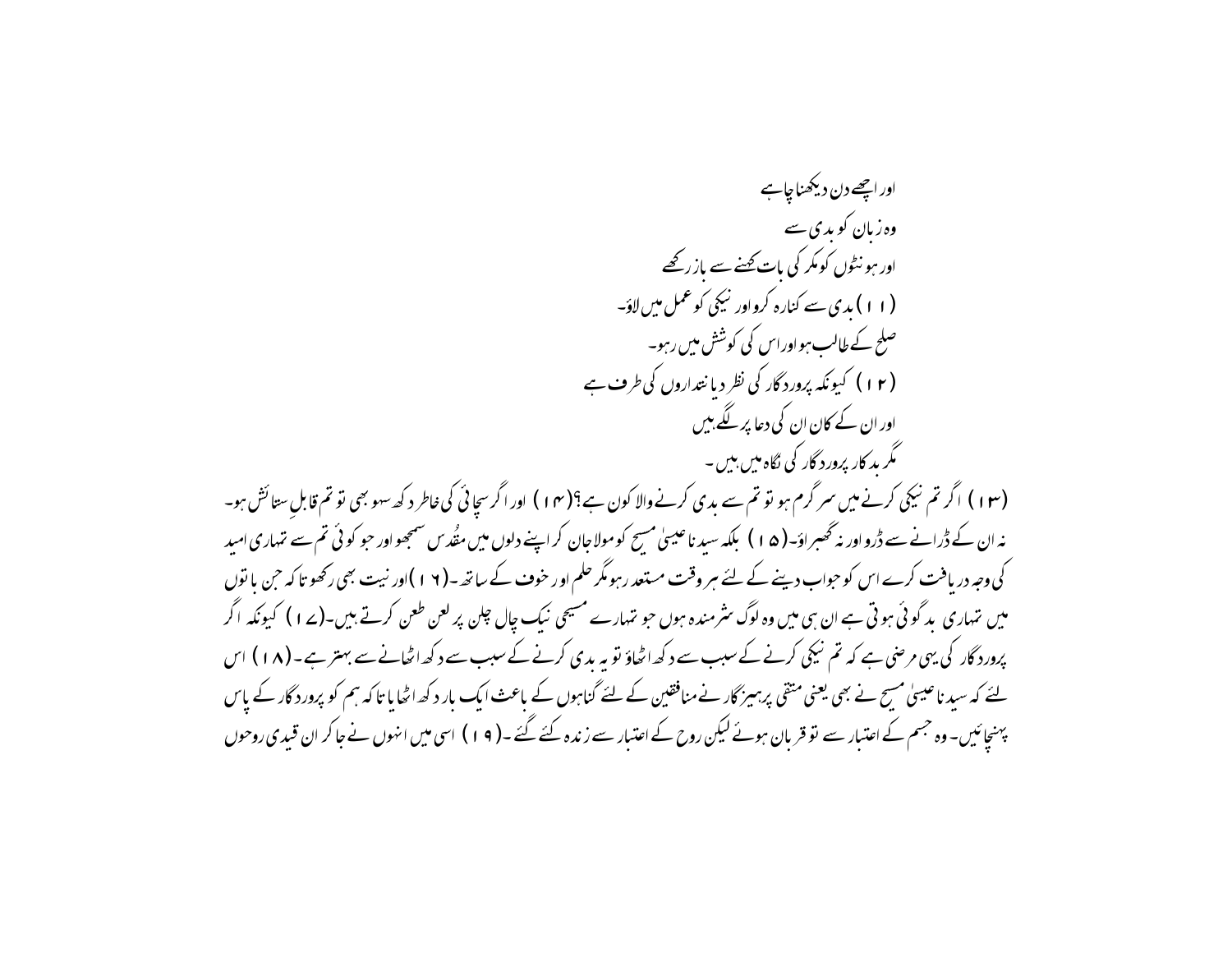میں تبلیغ کی۔( • ۲ ) حبواس اگلے زمانہ میں نافرمان تھیں جب پرورد گار نے حصرت نوح کے وقت میں تحمل کرکے ٹھہرارہا تھااور وہ کشتی تیار ہورہی تھی جس پر سوار ہو کر تھوڑے سے آدمی یعنی آٹھ جانیں یا فی کے وسیلہ سے بچیں۔( ۲۱ ) اوراسی یا نی کامشابہ بھی یعنی اصطباغ سید ناع عیسیٰ مسح کے حی اٹھنے کے وسیلہ سے اب تہیں بجاتے ہیں۔اس سے جسم کی نجاست کا دورُ کرنا مراد نہیں بلکہ خالص نبت سے پرورد گار کے طالب ہو نامراد ہے۔( ۲ ۲ )وہ آسمان پر جا کر پرورد گار کی دہنی طرف بیٹھے،میں اور فرشتے اور اغتیارات اور قدر تیں ان کے تابع كى كىئى بىن –

ر کورع مہ

(۱) پس جبکہ سید ناعیسیٰ مسح نے جسم کے اعتیار سے د کھ اٹھایا تو تم بھی ایسا ہی مزاج اختیار کرکے ہتھیار بند بنو کیونکہ جس نے جسم کے اعتیار سے دکھ اٹھایا اس نے گناہ سے فراعت یائی ۔ ( ۲ ) تاکہ آئندہ کواپنی یاقی حسمانی زند گی آدمیوں کی خواہشوں کےمطابق نہ گذارو بلکہ پرورد گار کی مرضی کے مطابق -(۳) اس واسطے کہ مسٹر کین کی مرضی کے موافق کام کرنے اور شہوت پرستی - برُمی خواہشوں، مے خواری، ناچ رنگ ، نشہ بازی اورمکرو بُت پرستی میں حس قد رہم نے پہلے وقت گذارا وہی بہت ہے۔(سہ) اس پر وہ تعجب کرتے ہیں کہ تم اسی سخت پد چلنی تک ان کا ساتھ نہیں دیتے اور لعن طعن کرتے ہیں۔( ۵)انہیں اسی کو حساب دینا پڑے گا حو زندوں او رمر دوں کا انصاف کرنے کو تیار بیں ۔( ۲ ) کیونکہ مر دوں کو بھی خوشخبری اسی لئے سنا ئی گئی تھی کہ جسم کے لحاظ سے لوآدمیوں کےمطابق ان کا انصاف ہو لیکن روح کے لحاظ سے پرورد گار کے مطابق زندہ رہیں۔

(ے)سب جیپزوں کا خاتمہ جلد ہونے والاہے۔ پس ہوشیار رہو اور دعا کرنے کے لئے تیار (۸)سب سے بڑھ کر یہ ہے کہ آپس میں بڑی محبت کرو، کیونکہ محبت بہت سے گناہوں پر پردہ ڈال دیتی ہے۔( ۹ ) بغیر بڑبڑائے آپس میں مسافر پروری کرو۔( • ۱ ) حن کو حس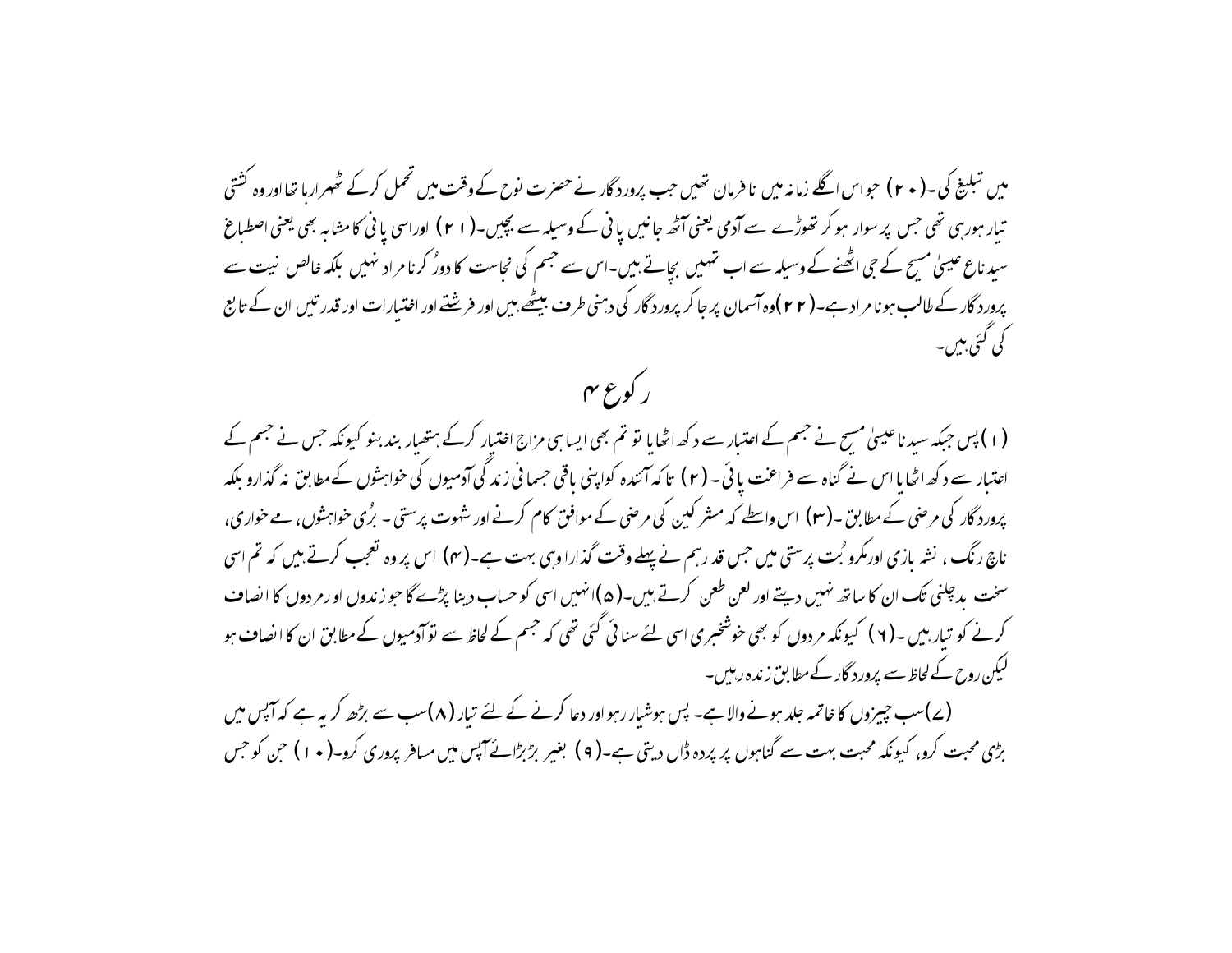جس قدرت نعمت ملی ہے وہ اسے پرورد گار کی مختلف لنعمتوں کے اچھے مختاروں کی طرح ایک دوسرے کی خدمت میں صرف کریں۔(۱۱)اگر کوئی تحییہ تھے تواپسا تھے کہ گوبا پرورد گار کا کلام ہے۔اگر کوئی خدمت کرے تواس طاقت کے مطابق کرے جو پرورد گار عطا کریں تاکہ سب ما نوں میں سید ناعیسیٰ مسح کےوسیلہ سے پرورد گار کی بزر گی ظاہر ہو۔ بزر گی اور سلطنت ا بدالاآباد انهی کی ہے۔آئین۔ (۱۲) اے پیارو! حومصیبت کی آگ تہاری آزمائش کے لئے تم میں بھڑ کی ہے یہ سمجھ کراس سے تعجب نہ کرو کہ یہ ایک انونھی بات ہم پرواقع ہوئی ہے۔ (۱۳) بلکہ سید ناعیسیٰ مسح کے دکھوں میں حوں حوں سثر یک ہو خوشی کرو تاکہ ان کی بزر گی کے ظہور کے وقت بھی نہایت خوش وخرم ہو۔( ۱۴ ) اگر سید ناعیسیٰ مسیح کے نام کے سبب سے تہیں ملامت کی جاتی ہے تو تم مبارک ہو کیونکہ بزر گی کی روح یعنی پرورد گار کا روح تم پر سا ہہ کرتاہے۔ (۵۱) تم میں سے کوئی شخص حوفی یا جور پابد کاریا اوروں کے کام میں دست انداز ہوکر دکھ نہ یائے۔(۱۲) لیکن اگر مسیحی ہونے کے باعث کوئی شخص دکھ یائے تو نثرمائے نہیں بلکہ اس نام کے سبب سے پروردگار کی تمجید کرے۔(ے ۱ ) کیونکہ وہ وقت آپہنچا ہے کہ پرورد گار کے گھر سے عدالت سثروع ہواور حب ہم ہی سے سثروع ہو گی نوان کا کباانجام ہو گا حو پرورد گار کی حوشخبری کو نہیں مانتے ؟(۱۸) اورجب پرہیز گار ہی مشکل سے نحات پائے گا تو بے دین اور گنہگار کا کیا ٹھکانا ہے؟ (۹۱) پس حبو پرورد گار کی مرصٰی کے موافق د کھ پاتے ہیں وہ نیکی کرکے اپنی جانوں کووفادار خالق کے سپر د کریں۔

ر کورع ۵

(۱) تم میں حو بزرگ ہیں میں ان کی طرح بزرگ اور سید نامسح کے دکھوں کا گواہ اور ظاہر ہونے والی بزر گی میں سٹریک بھی ہو کران کو یہ نصیحت کرتا ہوں۔ (۲) کہ پرورد گار کے اس گلہ کی گلہ بانی کروجو تم میں ہے۔لاچاری سے نگہانی نہ کرو بلکہ پرورد گار کی مرضی کے موافق خوشی سے اور ناجائز نفع کے لئے نہیں بلکہ دلی شوق سے ۔(۳) اورحبولوگ تہارے سپر دبیں ان پر حکومت نہ جتاؤ بلکہ گلہ کے لئے